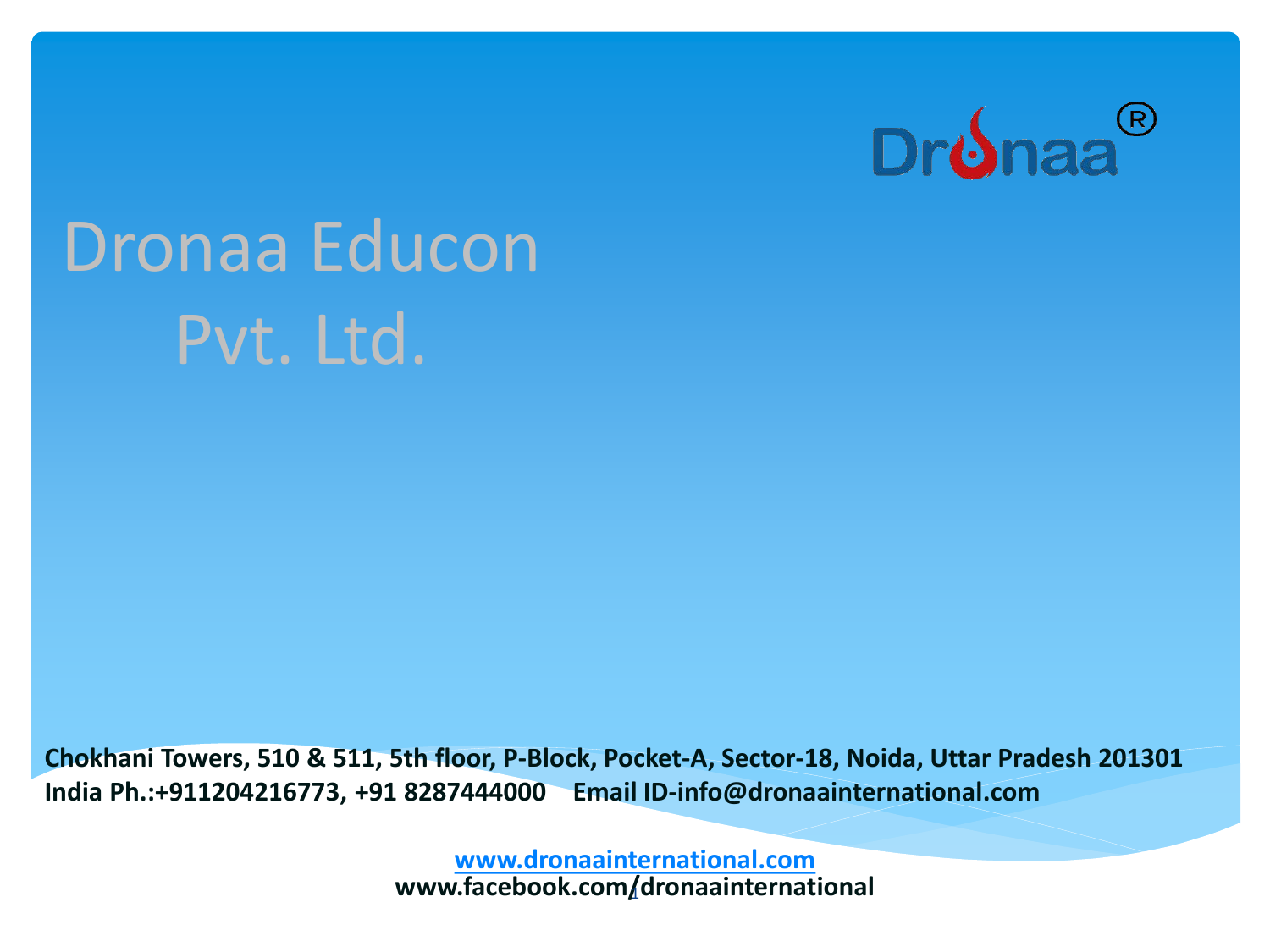# CONTENT

| <b>About Dronaa</b>             | 3              |
|---------------------------------|----------------|
| <b>Our Mission &amp; Vision</b> | $\overline{4}$ |
| <b>Our Branches</b>             | 5              |
| Our four segment                | 6              |
| <b>Our MBBS Division</b>        | $7 - 8$        |
| <b>Our Achievement</b>          | 9              |
| What we ensure for              | $10 - 11$      |
| our student                     |                |
| <b>Our services</b>             | 12             |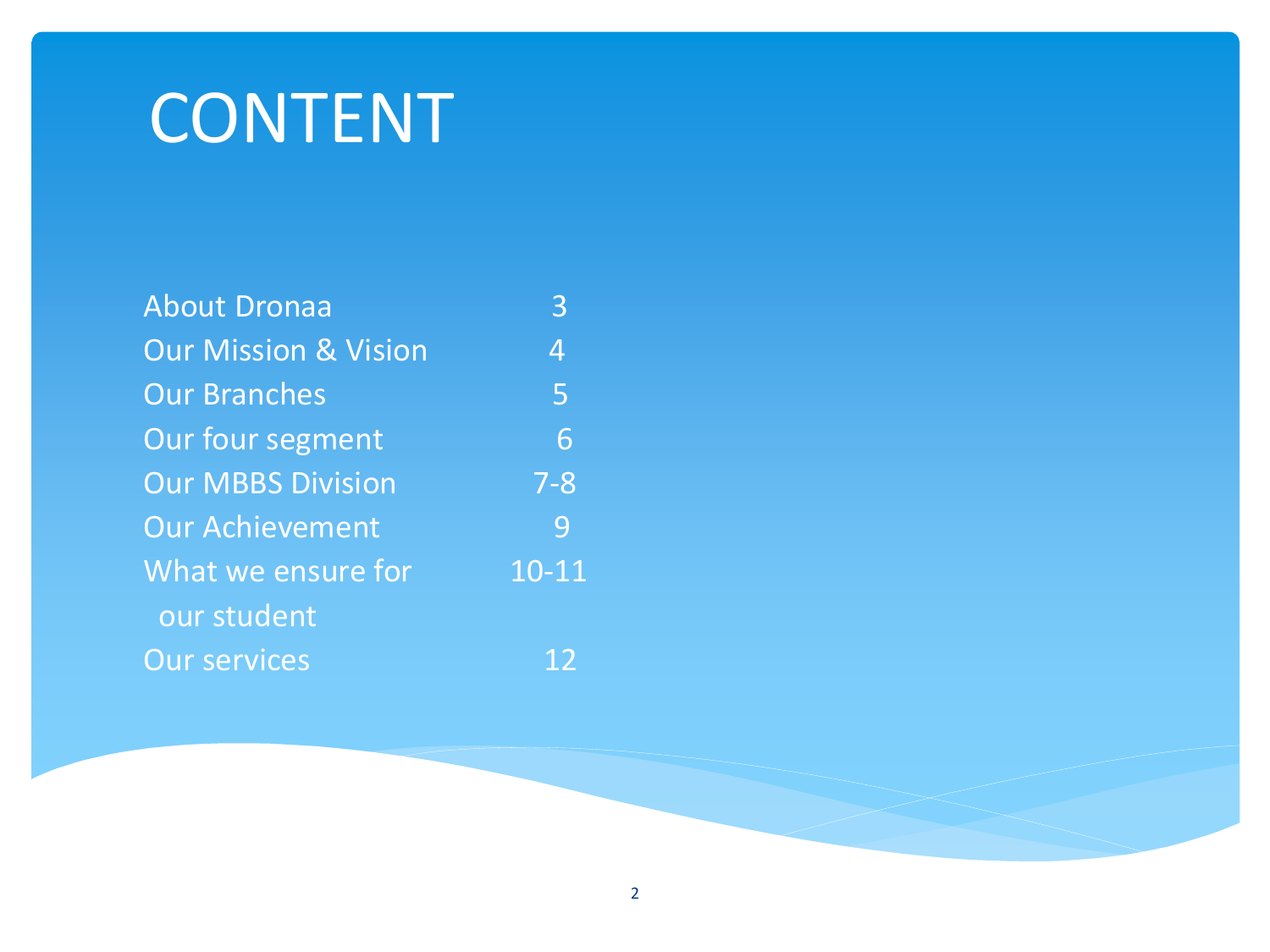#### **WE THE COMPANY**

Dronaa Educon Pvt. Ltd. is one of the leading consultancies in India. We are registered with govt. of India, adhering to the standards of quality and services. Having been on the horizon for more than half a decade Dronaa has achieved many heights, such as winning the title of "Best Overseas Consultancy in India". We are Qisan approved agency, Uniagent – Gold Certified agency, British Council approved Exam Booking Center, IDP approved center and Pearson approved center also. Our staff is ICEF trained and QEAC trained other than being British Council Certified for IELTS, Pearson Certified for PTE. We are regional center of many universities from all around the world and more.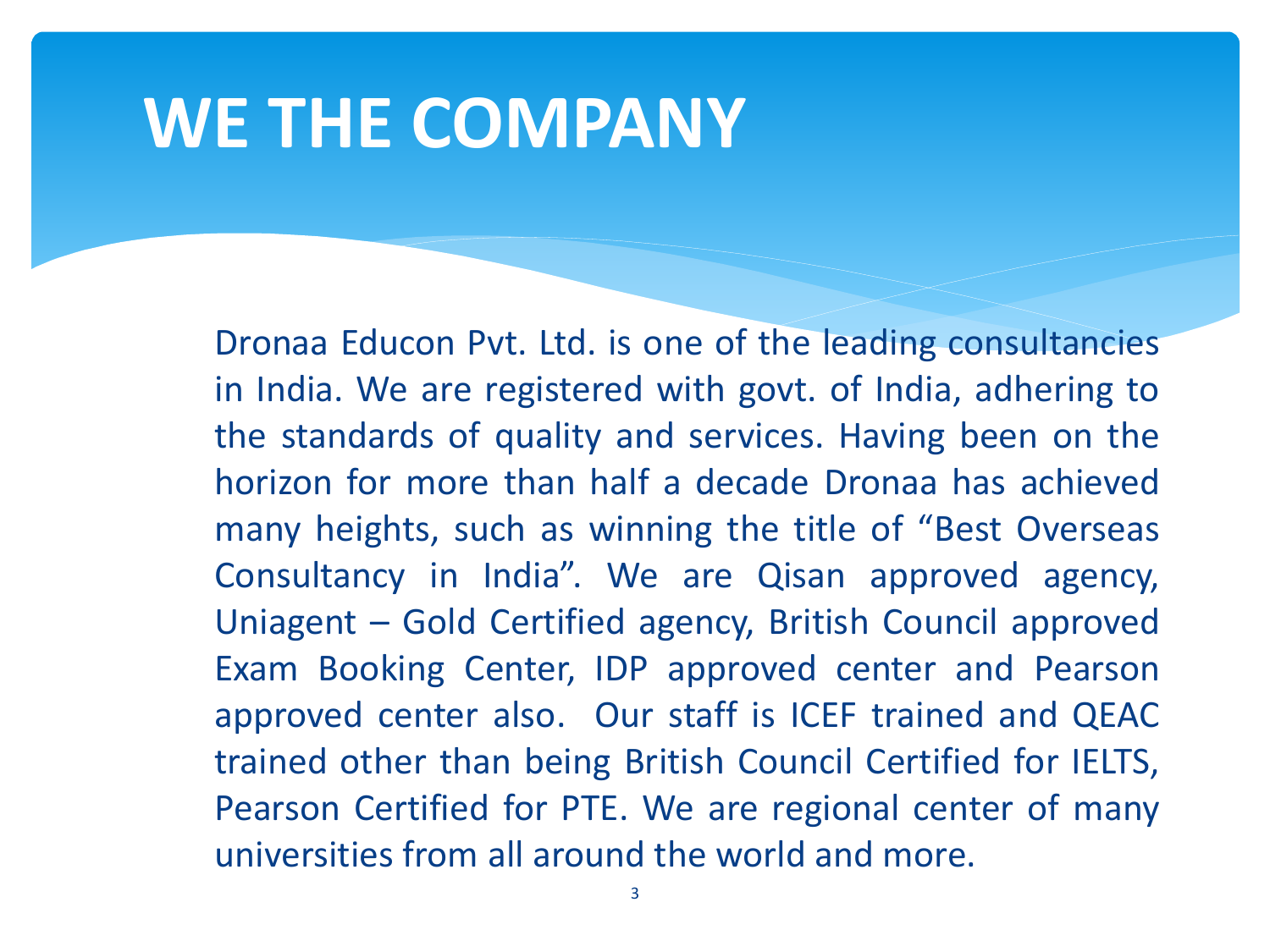# OUR MISSION & VISION

#### **Our Mission**

We want to guide our students as per their social and academic background to achieve the goal of their career.

#### **Our Vision**

We want to reach out to every single student at the entire length and breadth of the nation and make our presence felt by launching a branch in every state.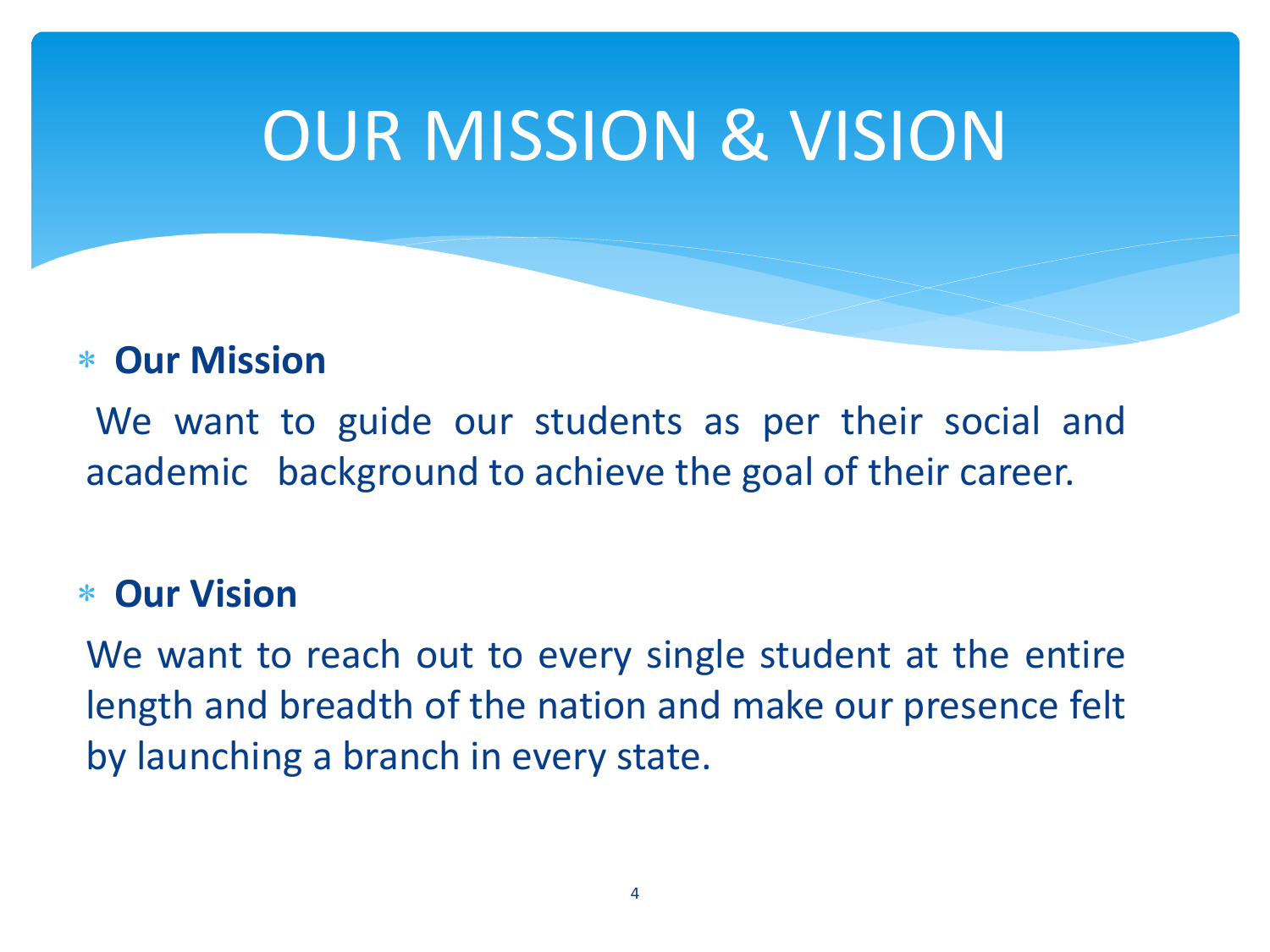## OUR BRANCHES

Under our pan-India expansion plan we are currently running five branches supported by Noida head office.

- Amritsar
- Lucknow
- Bareilly
- Roorkee
- Greater Noida
- Dronaa has more than forty (40) registered associates/agents all over the country covering the entire length and breadth of India.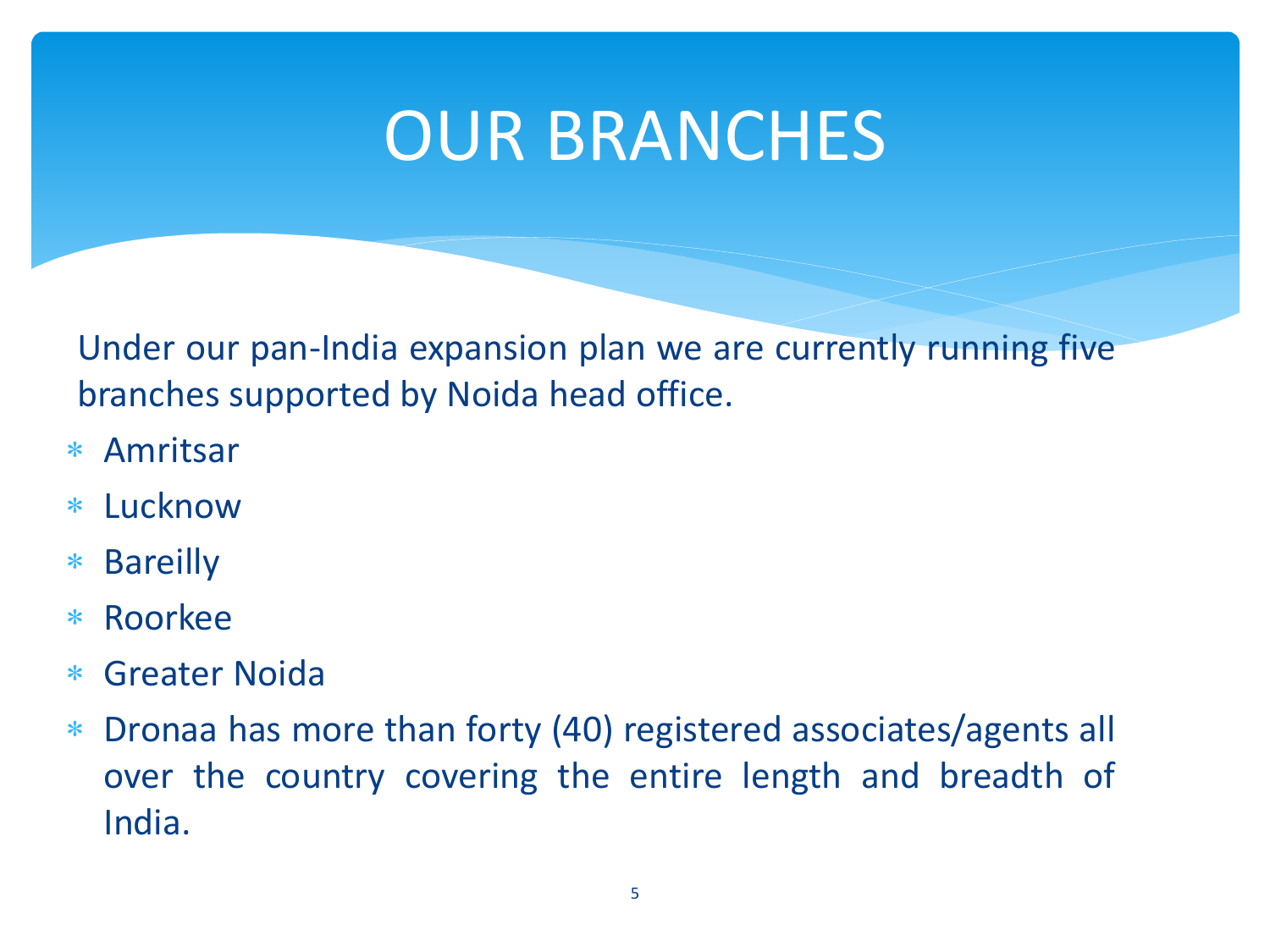# **OUR FOUR SEGMENTS**

- **Study overseas;** we deal in more than 1000 courses of 200 different universities and colleges of more than 15 countries, be it USA, UK, NZ, Australia, Canada, Germany, France, Hungary and others.
- **MBBS study Programs;** in more than 10 countries, such as UK, Malaysia, Hungry, Georgia, Poland, Kazakhstan and many more for all the branches of medicines at graduate level.
- **Training division;** students are trained for IELTS, ToEFL, PTE, GRE, SAT and OET etc. in classroom and online.
- **Immigration consultancy;** is provided for the countries like Canada and Australia.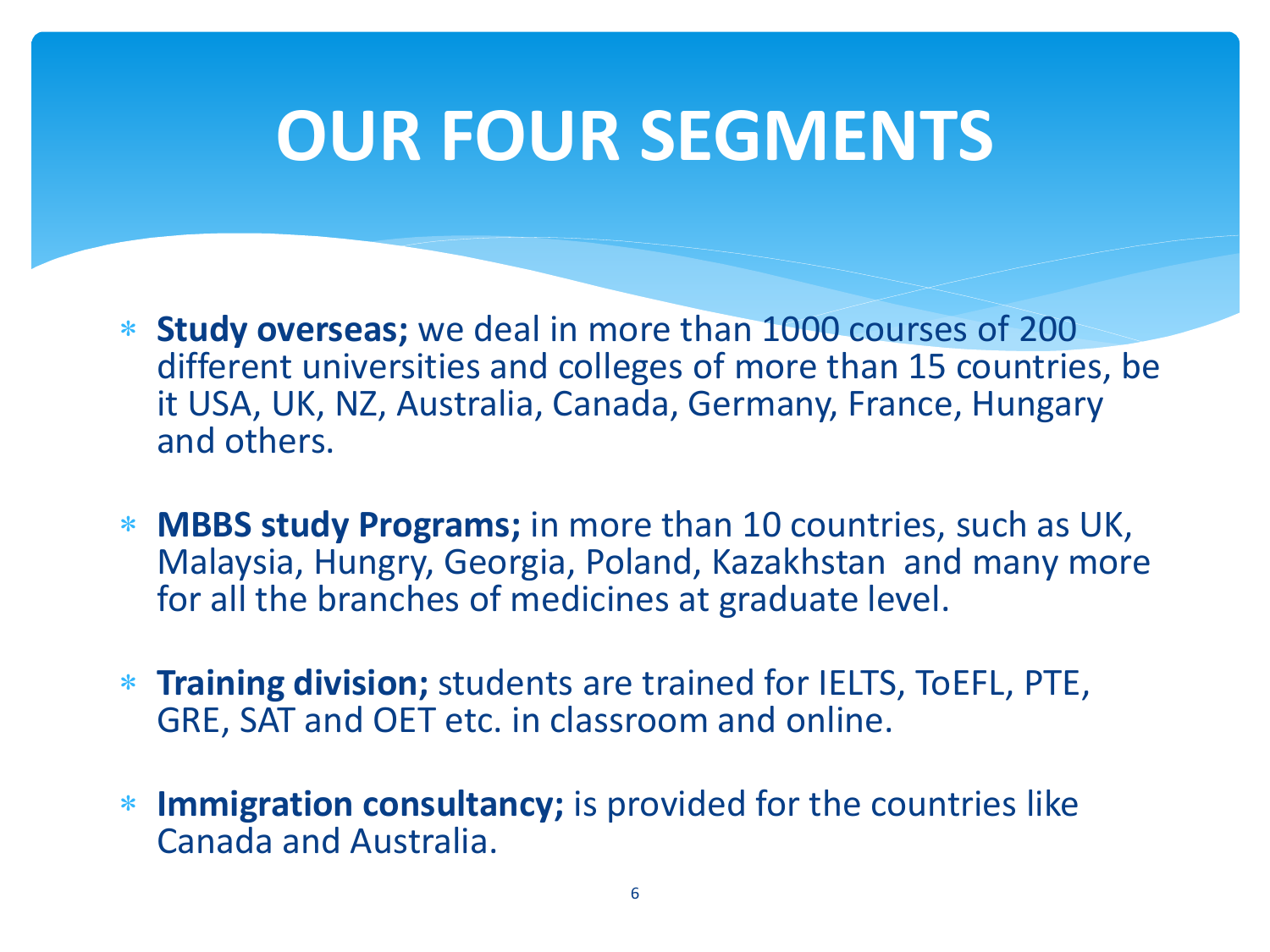### OUR MBBS DIVISON

- The six (6) year old MBBS division (http://mbbsadmissionclinic.in/)exclusively looks after the medical admissions abroad in the countries like UK, Ireland, Russia, Georgia, Hungry, Khazakhstan and others.
- The service provided is multi-fold; the first level of service is the advice of the most suitable college/ university for admission. We have been very choosy in getting a tie-up with the colleges to ensure the best output of our students' time, money and efforts.
- All the colleges promoted by us are MCI approved with a positive track record especially with Indian students.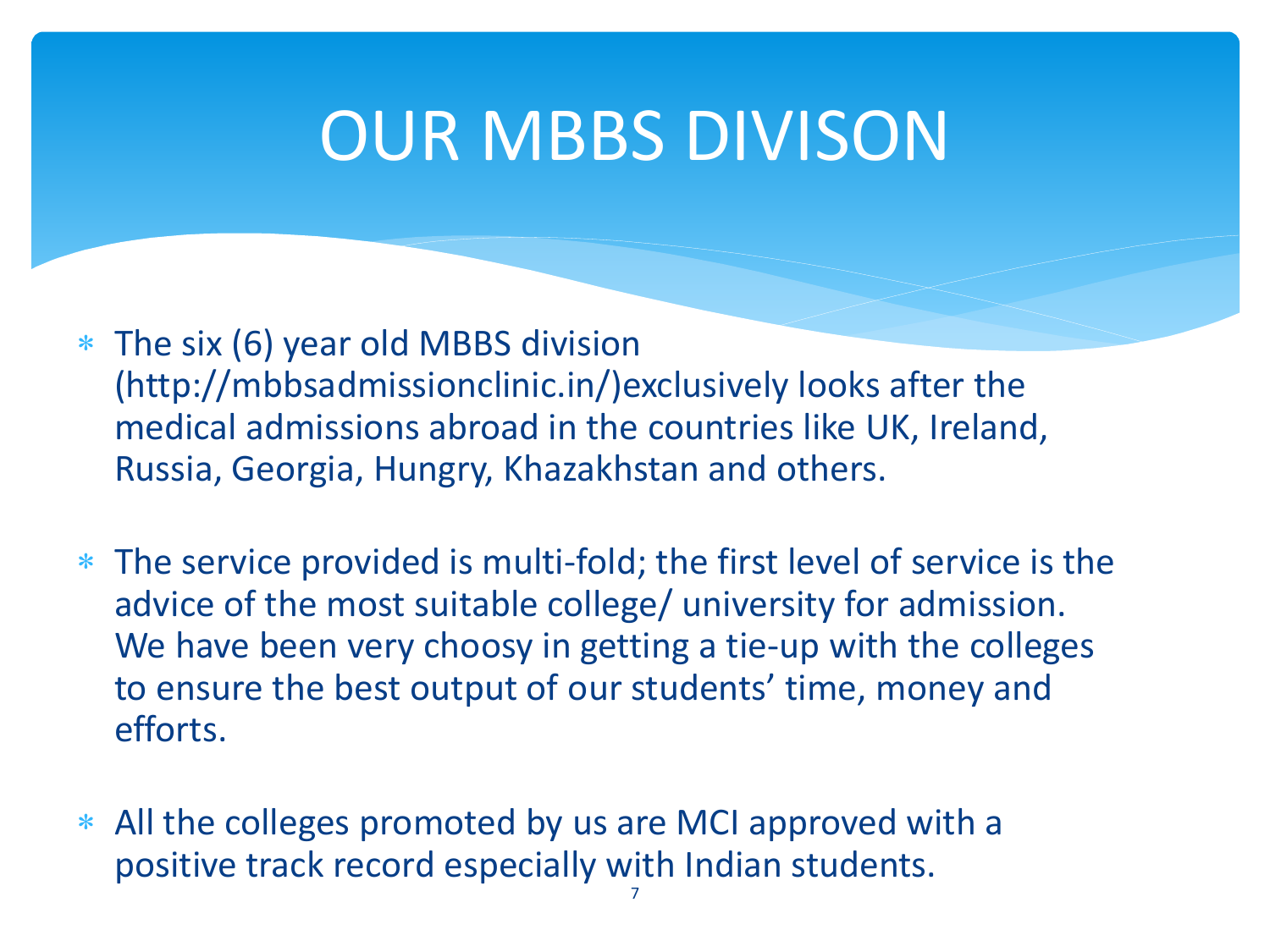### CONTINUE….

- We are concerned with the boarding and lodging of the students along with the travelling facilities.
- Our most amazing part of the services provided includes a local guardian in every country to look after the candidate studying in that country.
- We take care of the candidate at every level of his/her movement starting from helping in getting admission in the right university, then during the stay of his studies and finally when he returns after completing his course.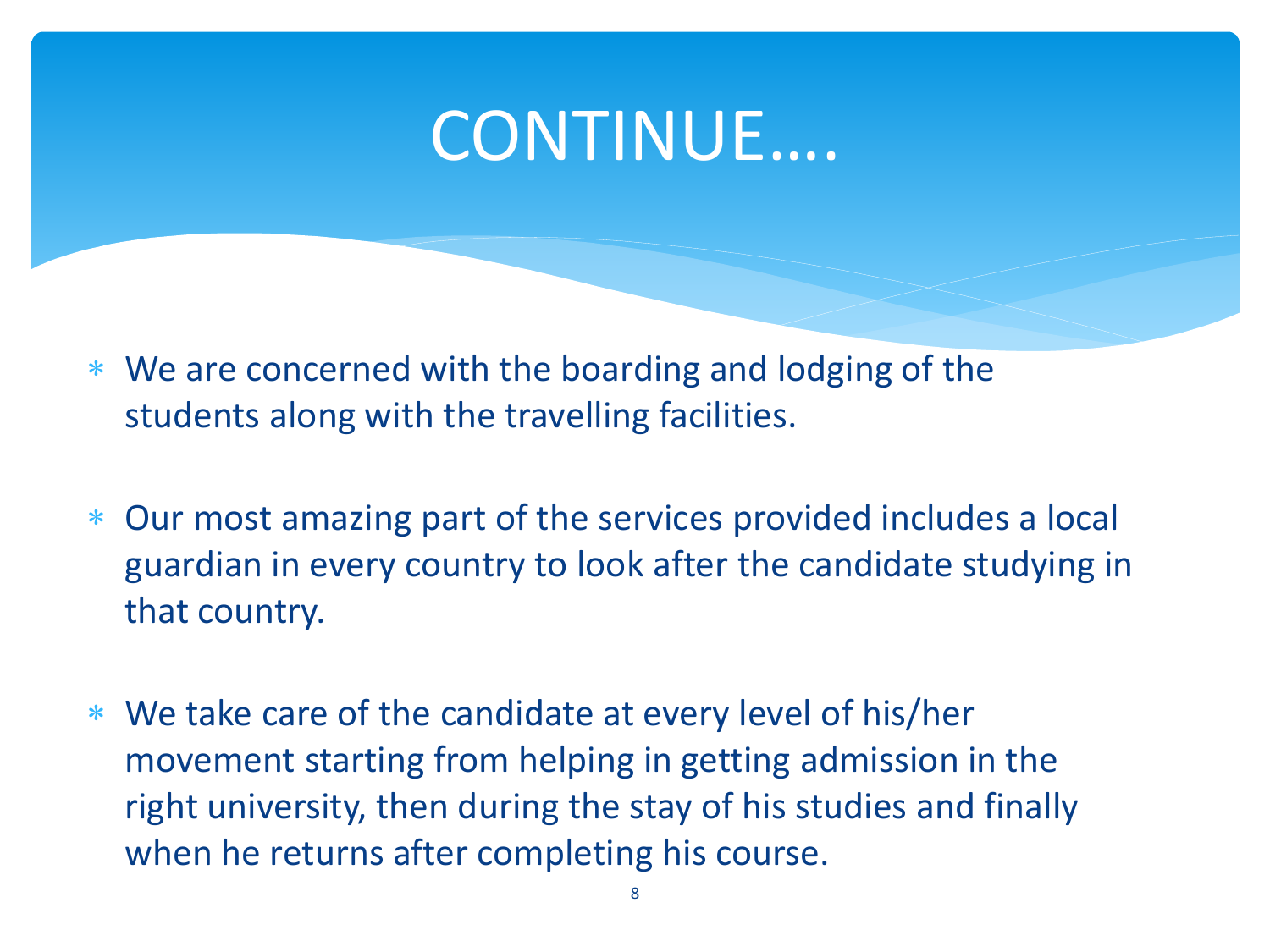## OUR ACHIVMENTS

#### An effective growing network of our offices running successfully in India and abroad

- \* Leaders in the market to provide quality knowledge Hassle free business
- \* Member of British Council IELTS partnership Program.
- \* IDP IELTS & Pearson Exam registration Office
- \* ETS TOEFL Member
- \* QISAN Accredited Agency
- \* Gold Certificate agency Uniagent
- \* Registered Firm in Australia as Dronaa
- \* Winner of Best Overseas Consultant in North India
- \* Registered Education New Zealand trained agent(NZSA)
- \* Registered with Professional Education Inter National resource.
- \* Software equipped management
- \* Dedicated team continuously working as per the market requirements and most updated course material is prepared for the candidates
- \* In-house Certification
- \* Highly trained and qualified staff
- \* Tested Plans and Strategies for the growth of your business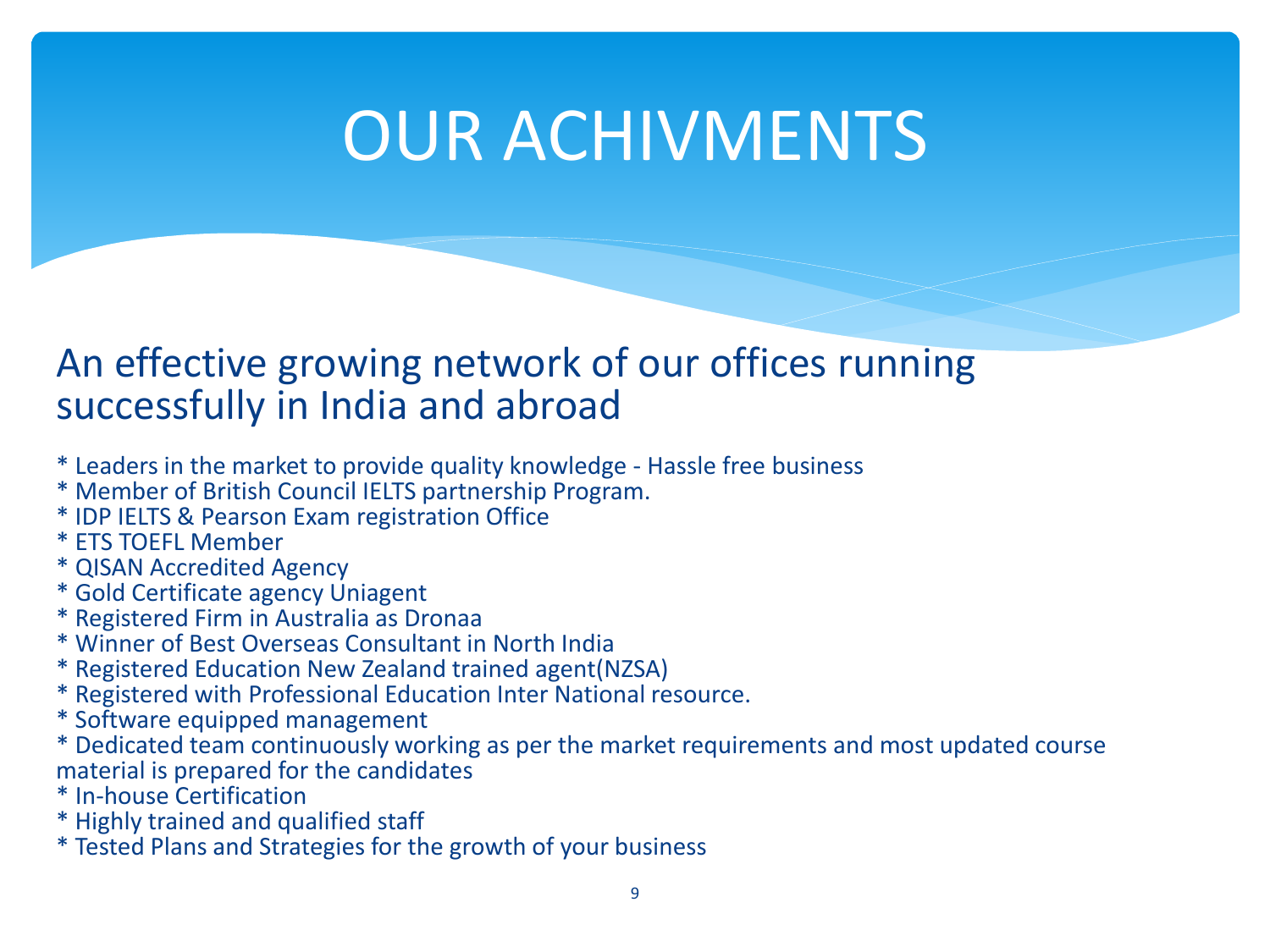### WHAT WE ENSURE FOR OUR STUDENT

- We ensure our students get individual attention and support from a highly qualified academic team
- \* We ensure a safe campus and friendly staff
- \* We ensure a diverse student community
- We ensure internationally recognized programs
- We also ensure exciting student activities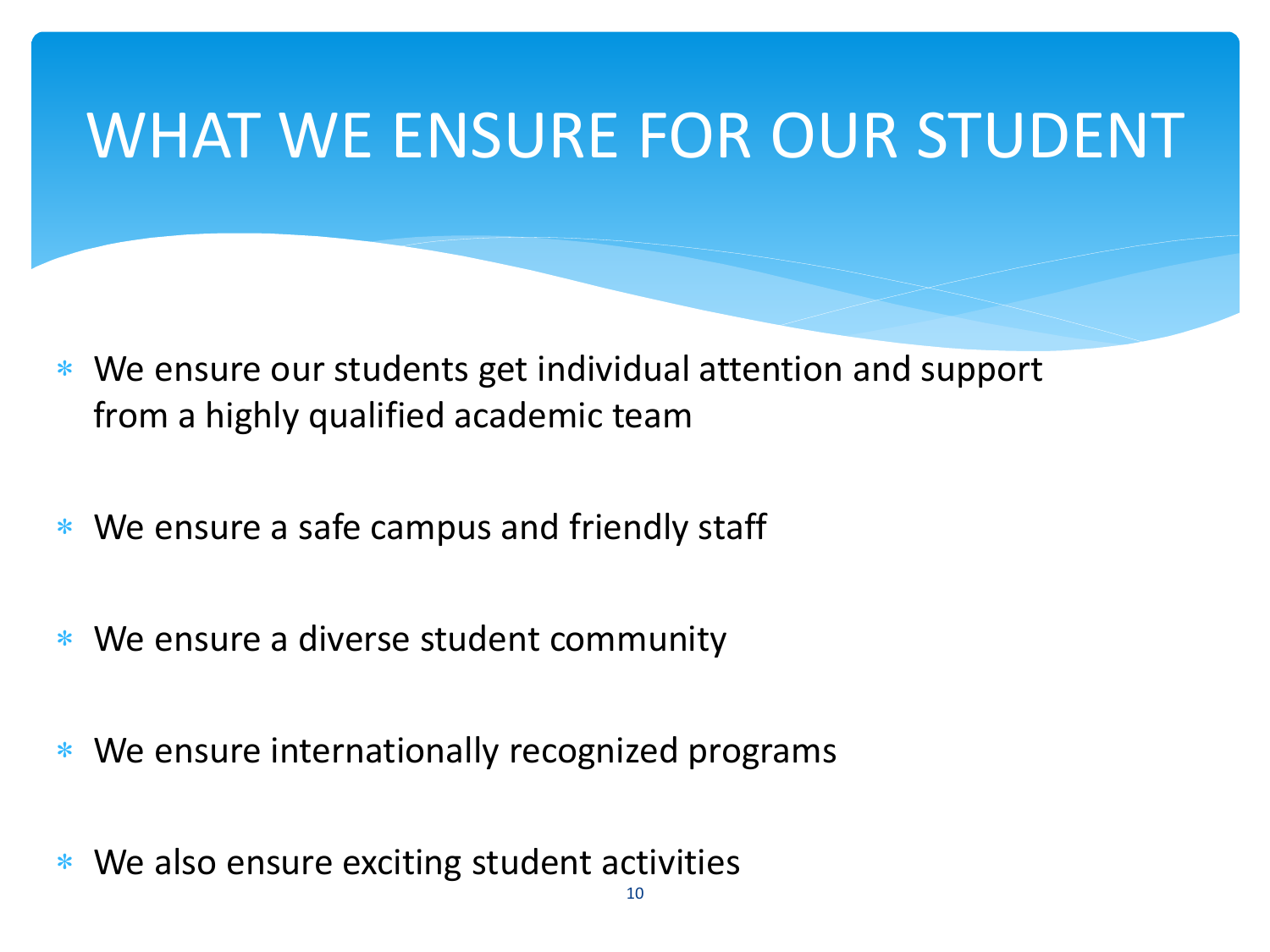# WE GUIDE OUR STUDENT TO…

- Maintain their attendance at all times
- Participate in their class and co-operate with peers
- Learn, study, achieve and earn their results
- Be honest and do their own work
- Engage in the social activities organized for them
- Maximize all the support and guidance available to them through our Career Advisor / Student Support Team